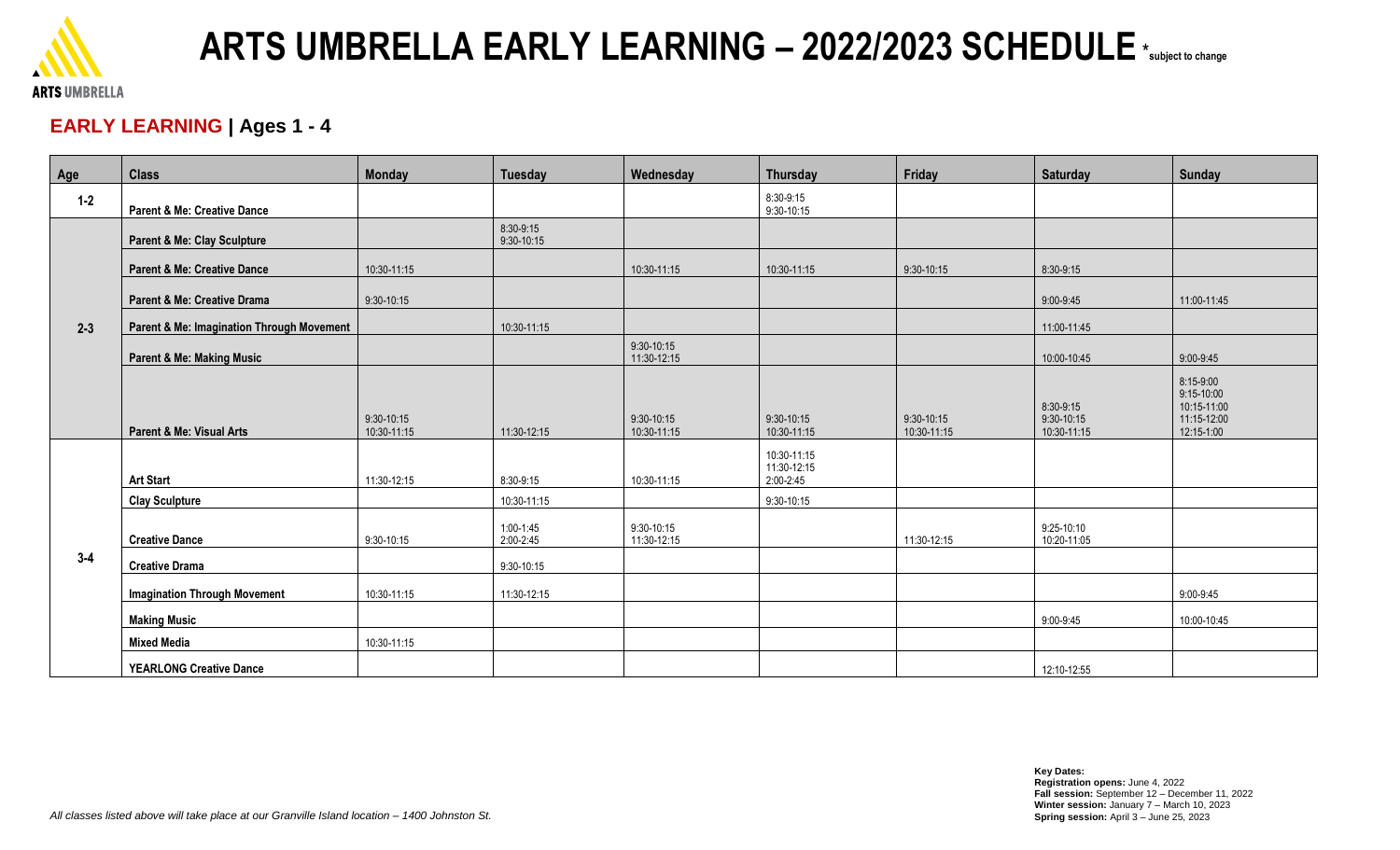

# **ARTS UMBRELLA EARLY LEARNING – 2022/2023 SCHEDULE** \*subject to change

#### **EARLY LEARNING | Ages 3 - 5**

| Age     | <b>Class</b>                               | <b>Monday</b>          | <b>Tuesday</b>            | Wednesday   | Thursday                     | Friday                                   | <b>Saturday</b>                                       | <b>Sunday</b>                             |
|---------|--------------------------------------------|------------------------|---------------------------|-------------|------------------------------|------------------------------------------|-------------------------------------------------------|-------------------------------------------|
| $3 - 5$ | <b>Art Start</b>                           |                        |                           |             |                              | 9:30-10:15<br>10:30-11:15<br>11:30-12:15 | 8:15-9:00<br>9:15-10:00<br>10:15-11:00<br>11:15-12:00 | 10:00-10:45<br>11:00-11:45<br>12:00-12:45 |
|         | <b>Clay Sculpture</b>                      | 9:30-10:15             |                           |             |                              |                                          |                                                       |                                           |
|         | <b>Creative Drama</b>                      |                        |                           |             |                              |                                          | 12:15-1:00<br>$1:15 - 2:00$                           | 12:15-1:00                                |
|         | <b>Imagination Through Movement</b>        |                        |                           |             |                              |                                          | 10:00-10:45                                           |                                           |
|         | <b>Mixed Media</b>                         | 4:00-5:15<br>5:30-6:45 |                           |             |                              |                                          |                                                       |                                           |
| $4 - 5$ | <b>Clay Sculpture</b>                      |                        | 11:30-12:15               |             | 10:30-11:15                  |                                          |                                                       |                                           |
|         | <b>Creative Dance: Pre-Ballet</b>          | 11:30-12:15            |                           |             |                              | 10:30-11:15                              |                                                       |                                           |
|         | <b>Creative Drama</b>                      | 11:30-12:15            |                           |             |                              |                                          |                                                       |                                           |
|         | <b>Drawing &amp; Painting</b>              | 11:30-12:15            | 9:30-10:15<br>10:30-11:15 |             | 11:30-12:15<br>$1:00 - 1:45$ | 11:30-12:15                              |                                                       |                                           |
|         | <b>Imagination Through Movement</b>        |                        |                           |             |                              |                                          |                                                       | 10:00-10:45                               |
|         | <b>Making Music</b>                        |                        |                           | 10:30-11:15 |                              |                                          |                                                       |                                           |
|         | <b>Mixed Media</b>                         | 9:30-10:15             |                           | 11:30-12:15 |                              |                                          |                                                       |                                           |
|         | <b>YEARLONG Creative Dance: Pre-Ballet</b> |                        | $3:00-3:45$               |             |                              |                                          |                                                       |                                           |